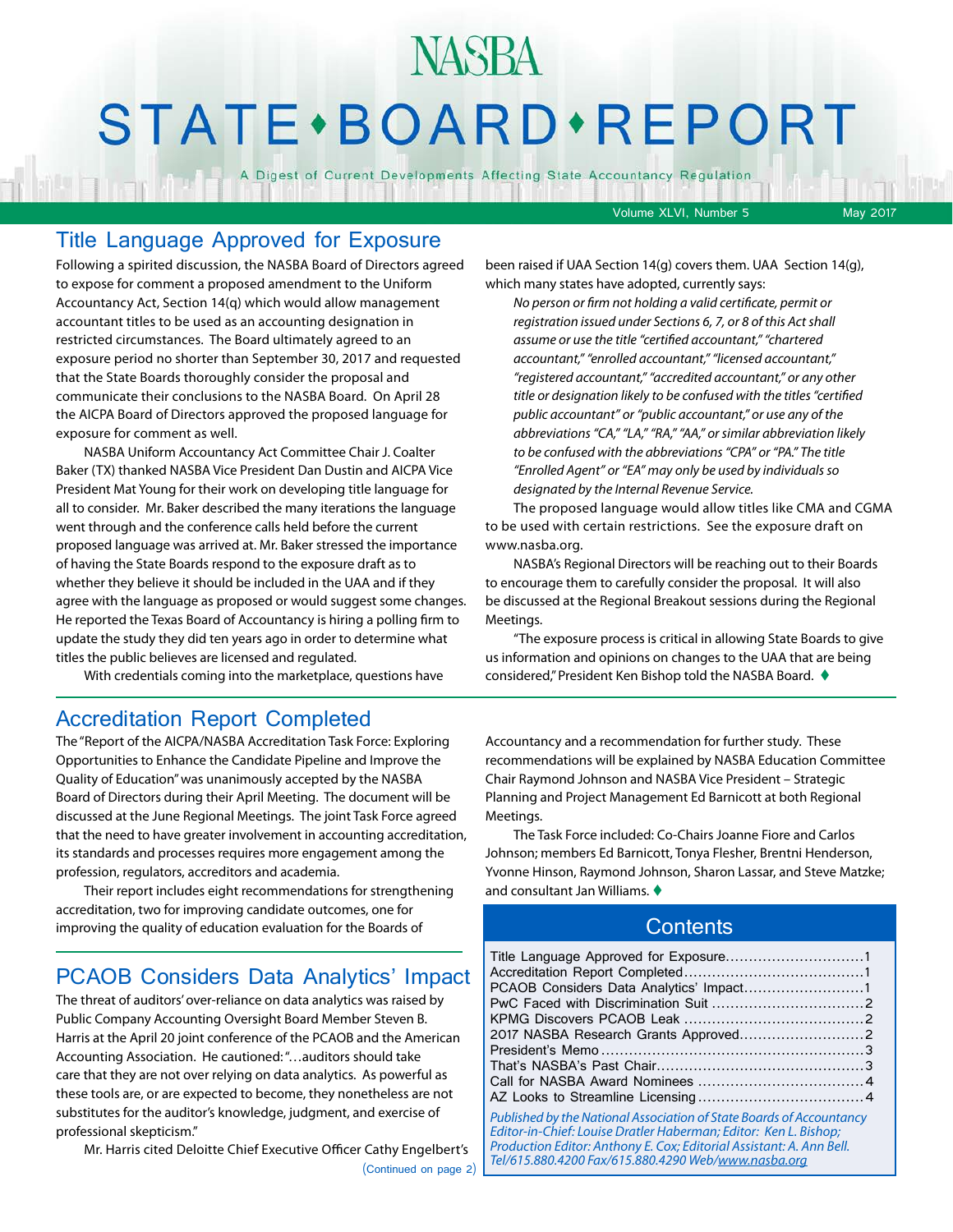#### <span id="page-1-0"></span>PwC Faced with Discrimination Suit

Steve Rabin, CPA, 53, on behalf of himself and all other similarly situated has brought a class and collective action alleging PricewaterhouseCoopers LLC has violated the Age Discrimination in Employment Act of 1967. The suit was filed on April 26, 2017, in the U.S. District Court for the Northern District of California, case no. 3:16 cv-02276. Not only does the suit challenge the firm's policy of campus track hiring, but also a portion of its experienced track hiring.

The suit states: "Specifically, its campus track recruiting results in disproportionately higher employment of young employees than their older comparators. This is because PwC generally does not post job openings for associate and other entry-level positions on its website, even though it regularly posts job openings for 'Experienced' hires on its website. The only way to apply to these positions is through PwC's campus track recruitment tool, which requires a college affiliation." The suit also points out: "Because of the organization's mandatory retirement policy [at age 60], PwC's hiring personnel are incentivized to hire applicants under 40 years of age."

The impact of this policy goes beyond the initial denial of employment, according to Mr. Rabin: "Older applicants denied employment at PwC continue to experience repercussions stemming from PwC's discriminatory hiring protocols throughout their careers.

Because many jobs in the accounting field require applicants to have previous employment at PwC, KPMG, Deloitte, or Ernst & Young (collectively known as the Big 4), accountants ages 40 and older are shut out of future business opportunities and professional growth as a result of PWC's discriminatory policies. "

According to PwC's predictions, in 2016 almost 80 percent of its employees would be Millenials (ages 21-36), while the Bureau of Labor Statistics in 2013 said approximately 35 percent of accountants and auditors nationwide were in that age group. In 2015 PwC reported having 53,656 people employed in its North American Region.

Mr. Rabin had applied for the position of seasonal experienced associate with PwC in October 2013 and within the month he was notified his application had been rejected. He is now seeking an injunction against the firm and its partners from engaging in practices that discriminate against him and his class because of their age. He is also seeking back pay, including interest and benefits for himself and his class, as well as damages for emotional distress and other remedies. The law firm of Outten & Goden, LLP, represents Mr. Rabin and has posted on the internet a notice that those who might be affected by the lawsuit should contact them. They estimate PwC has over 208,000 employees worldwide in 157 countries.

#### PCAOB Considers Data Analytics' Impact (Continued from page 1)

prediction that in the next 5-6 years the accounting and auditing profession will change more than it has in the last 30 years. Quoting another Big 4 leader from the United Kingdom, Mr. Harris said the projected impact of artificial intelligence could result in a drop in the employment of auditors and accountants by as much as 50 percent by 2020.

"The use of these technological tools and methods raises certain challenges," Mr. Harris told the joint conference. "For example, it is important that the data being used is reliable, complete and accurate. That is true for general ledger data, other financial and operating data, and data from outside the company. Data security and quality control over these tools, whether developed in-house or by vendors, are also factors for firms to consider. And ensuring consistency of approaches

#### KPMG Discovers PCAOB Leak

KPMG's discovery that it had received advance information of which engagements would be inspected by the Public Company Accounting Oversight Board led to its firing of five partners, plus another staff member, and contacting both the Securities and Exchange Commission and the Public Company Accounting Oversight Board. One of KPMG's employees who had previously worked for the PCAOB had received the leaked advance warnings from a PCAOB staff member. Among those fired was Scott Marcello, KPMG US Vice Chair- Audit and Regional Head of Audit, Americas. A private investigator found that the six had either received the information or were aware that the information had been improperly shared.

Lynne Doughtie, KPMG Chairman and CEO stated, "We are taking additional steps to ensure that such a situation should not happen again."

A PCAOB spokesperson said its "investigation identified inappropriate disclosures by an employee, and the employee is no longer with the PCAOB." It has taken steps to "maintain and reinforce the integrity of its inspection process."  $\blacklozenge$ 

across group audits may become difficult if such tools are not readily available to, or used by, affiliate offices."

He described Blockchain as an emerging technology that has an open, distributed ledger where transactions are verified by the parties involved. Mr. Harris asked, "Will new technologies, such as Blockchain, call into question the need for an audit?" He called on the educators to continue to analyze the future role of the audit and how best to prepare the next generation of auditors.

Two educators who are closely analyzing this area, Dr. Miklos Vasarhelyi and Dr. Hussein Issa, will be discussing the significance of these coming changes at NASBA's June Regional Meetings with Regulatory Response Committee Chair W. Michael Fritz (OH) and Standard Setting Advisory Committee Chair Catherine Allen (NY). ♦

#### 2017 NASBA Research Grants Approved

The recipients of NASBA's 2017 Accounting Education Research Grants were unanimously approved by the NASBA Board of Directors at their April meeting. As selected by the Education Committee and reported by Committee Chair Raymond Johnson (OR), they are:

- *• The Landscape of High School Accounting Education and the Impact on the Future of the Accounting Profession* – Dr. Kimberly Swanson Church of the University of Missouri – Kansas City and Dr. Gail Hoover King of Purdue University Northwest.
- *• Stereotype Threat and Mindset Orientation: Psychological Barriers to the Accounting Profession* – Dr. Brandis Phillips, North Carolina A&T State University
- *• Is Success on the CPA Exam All About Opportunity?* Reza Espahbodi of Washburn University, and G. Thomas White of the College of William and Mary.

Two of the projects are focused on diversity and the other on educators and students participating in pilot advanced placement accounting seminars. Results of these projects will be reported on by the researchers at the 2018 Regional Meetings.  $\blacklozenge$ 

kütə barkar küzdü üradi kütəbə vlar küzdü üradi bütəbə vlar küzdü üradi kütəbə vla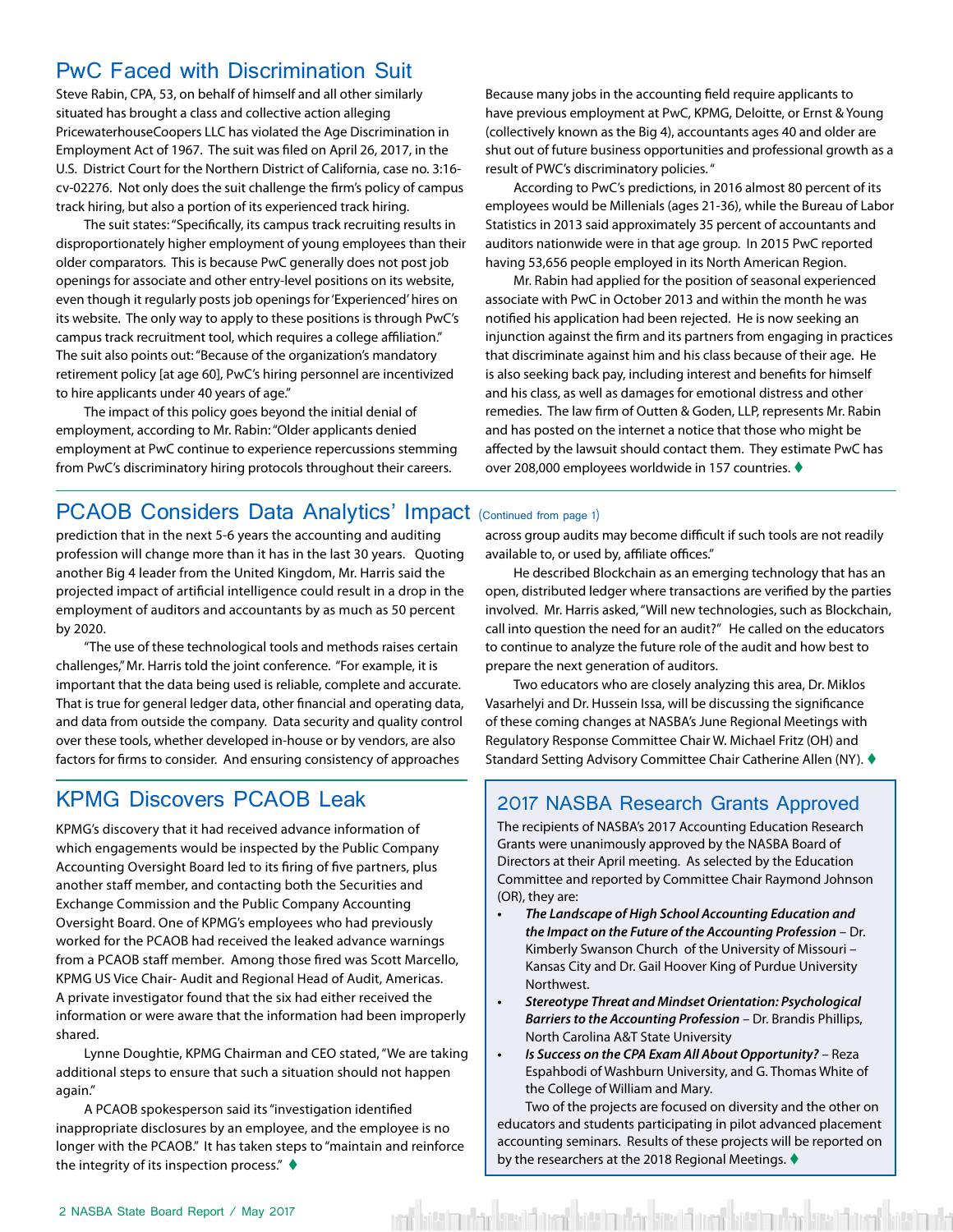# <span id="page-2-0"></span>PRESIDENT'S MEMO

### **Persuasion and Transparency**

Last year I was interviewed for an accounting-related publication when the reporter asked me this question: "What is the most important function of your job in one word?" After brief consideration, I responded, "Persuasion." I recently wrote a message to my friend Pat Costello, the CEO of the Chartered Accountants of Ireland (CAI), that I led off by observing, "You are a persuasive guy…," knowing that to a fellow CEO, that would be taken as a complement. Mr. Costello, who will be retiring this summer, had been in Nashville discussing terms for the renewal of the mutual recognition agreement between the CAI and the State Boards, and he was successful in persuading our NASBA Chair Ted Lodden and me to consider a different approach.

I want to be clear, "persuasion" is not pleading or reliance on passion or dominance, but providing information and intuitive arguments to counter existing positions. I have discovered that effective negotiation and persuasion work best for me when all the cards are on the table. I often speak and write on the importance of transparency in developing trusting relationships. Transparency is even more important in getting to a good end in a negotiation.



**Ken L. Bishop President & CEO**

The point of the introduction of this *Memo* is twofold: to briefly recognize my friend Pat Costello, and to disclose in advance that I am ultimately going to try to persuade you in this *Memo*.

In speaking with my staff this week, I was pleased to hear that the registration numbers for both the upcoming Western and Eastern NASBA Regional Meetings are strong. I am elated that so many states who a few years ago were not participating in NASBA meetings are now regularly attending and providing valuable input at those meetings. You might recall that last year's Annual Meeting was the first time in NASBA's history that we had someone registered from all of the 55 U.S. states and territories. So, what is my concern? We continue to have several states that find it very difficult to attend because of often arbitrary determinations that some type of conflict might exist, or because of financially-related travel freezes. We also see a few states that have historically sent multiple members to meetings now waning to sending only one, and possibly only a staff person, with no Board member representation.

I am not one to rest on my laurels. Even though the ebb and flow of time and events often changes patterns of behavior, I believe it may be time to step up again to try to be transparently persuasive. We are at a critical juncture as to rapid changes in the profession: increased reliance on technology and data analytics, incursions from other credentials and titles, expansion of new education delivery models, and a myriad of other threats and opportunities. NASBA's meetings and forums are undoubtedly the best, and often the only, source of information, education and deliberation of regulatory issues for State Board members. I believe it is imperative that every state and territory have representation at all meetings so that the uniform distribution, assessment and concurrence on critical regulatory matters can be maintained.

By the time you read this *Memo*, I know that it may be difficult to adjust calendars and priorities to attend a Regional Meeting in June. However, there is ample time for everyone to plan for and commit to attending the NASBA Annual Meeting in New York City on October 29 through November 1. The agenda is likely to be one of the most important in our history, with an impressive lineup of speakers and topics. As always, NASBA will provide a scholarship to any state or territory that does not have the funding to attend, enabling all jurisdictions to be represented. As importantly, if your state denies your requests to participate in this, or any other NASBA meeting, I would be pleased and willing to parachute into your state to try to persuade the bureaucracy to not only allow, but to encourage, you to attend. I would be transparent -- and "persuasion" is what I do!

*Semper ad meliora (Always toward better things).*

Jen L Bohop

*— Ken L. Bishop President & CEO*

#### That's NASBA's Past Chair

NASBA's Past Chairs have been outstanding people but fortunately, or unfortunately, they have seldom received the national media attention recently garnered by K. Michael Conaway, NASBA Chair 2002-2003. As President Donald Trump called for the investigation of Russian influence on the 2016 presidential election, someone used to handling tough jobs was needed to lead the House Intelligence Committee's project. Congressman Conaway (R-TX) was put in charge of that effort.

Press coverage of Congressman Conaway's appointment to that lead role has made reference to his being presiding officer of the Texas State Board of Public Accountancy when Arthur Andersen's firm license was revoked, his assistance in uncovering embezzlement in the National Republican Congressional Committee, and his serving on the House Ethics Committee that recommended discipline against Congressman Charles Rangel.

Attendees at many of NASBA's recent Annual Meetings have had the opportunity to speak with Congressman Conaway and learn about how some of the same skills he used as a NASBA leader are being applied to his work in Congress. Mr. Conaway may have been the first NASBA chair to have compared getting the State Boards of Accountancy to consensus to "herding cats."  $\blacklozenge$